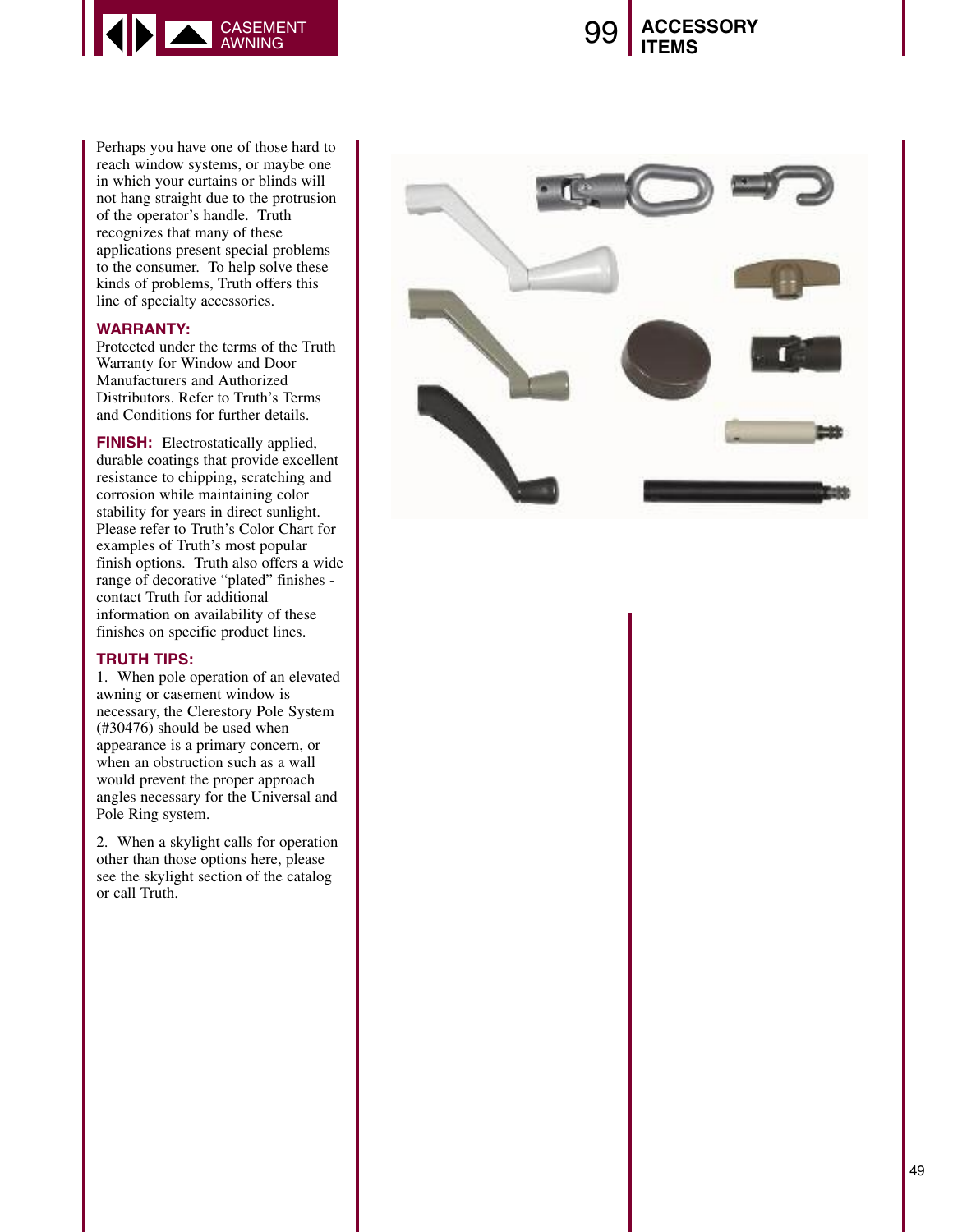

49a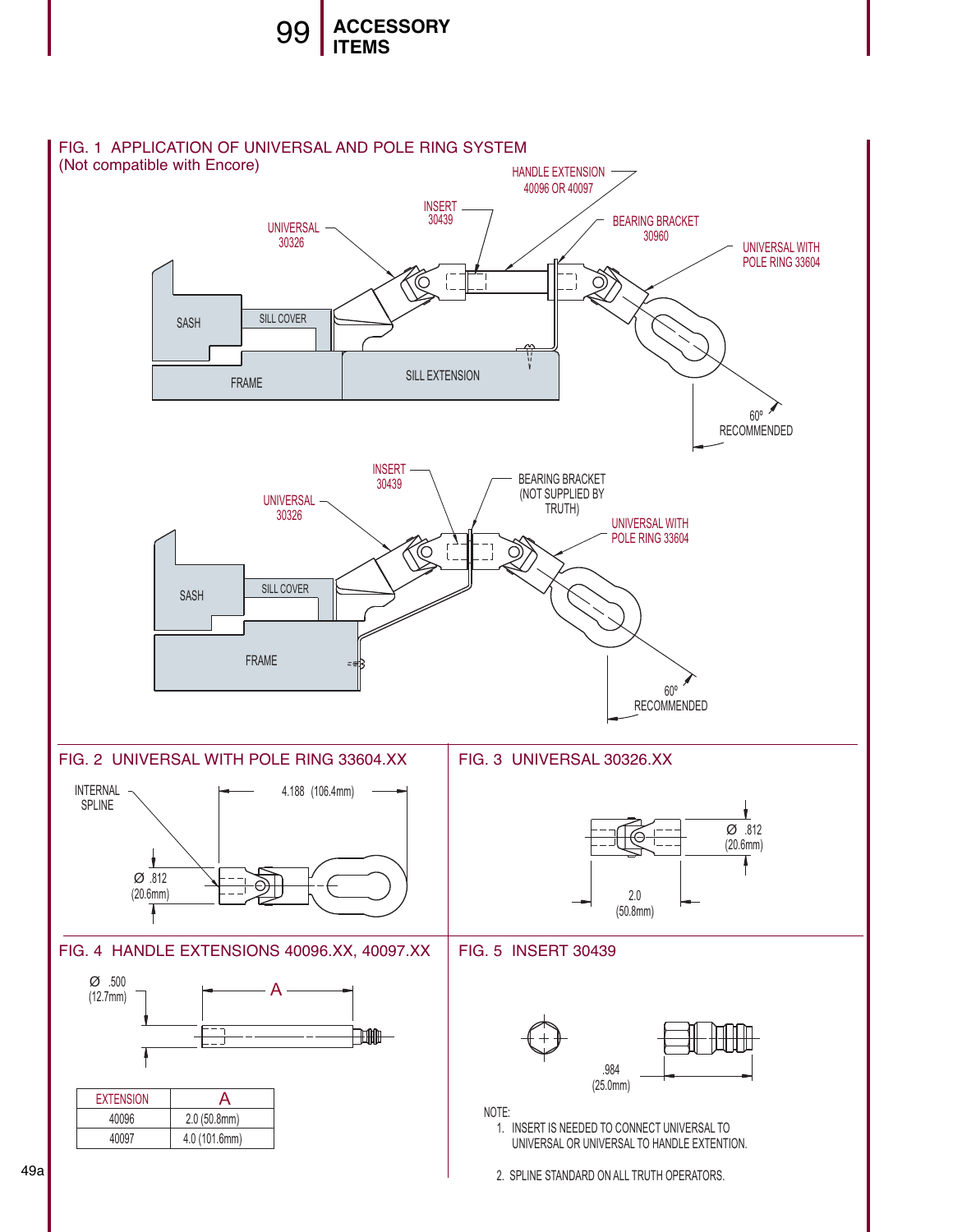

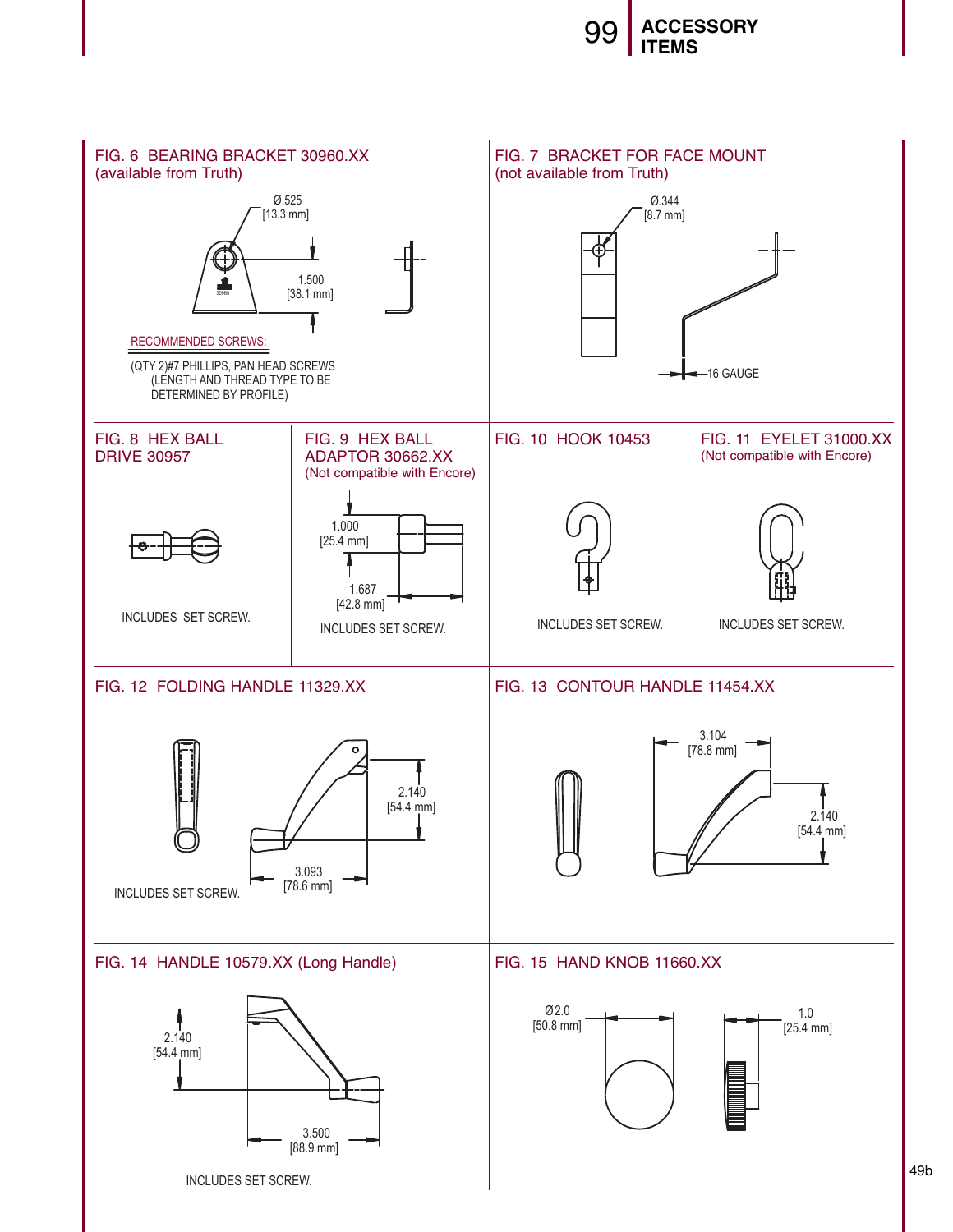

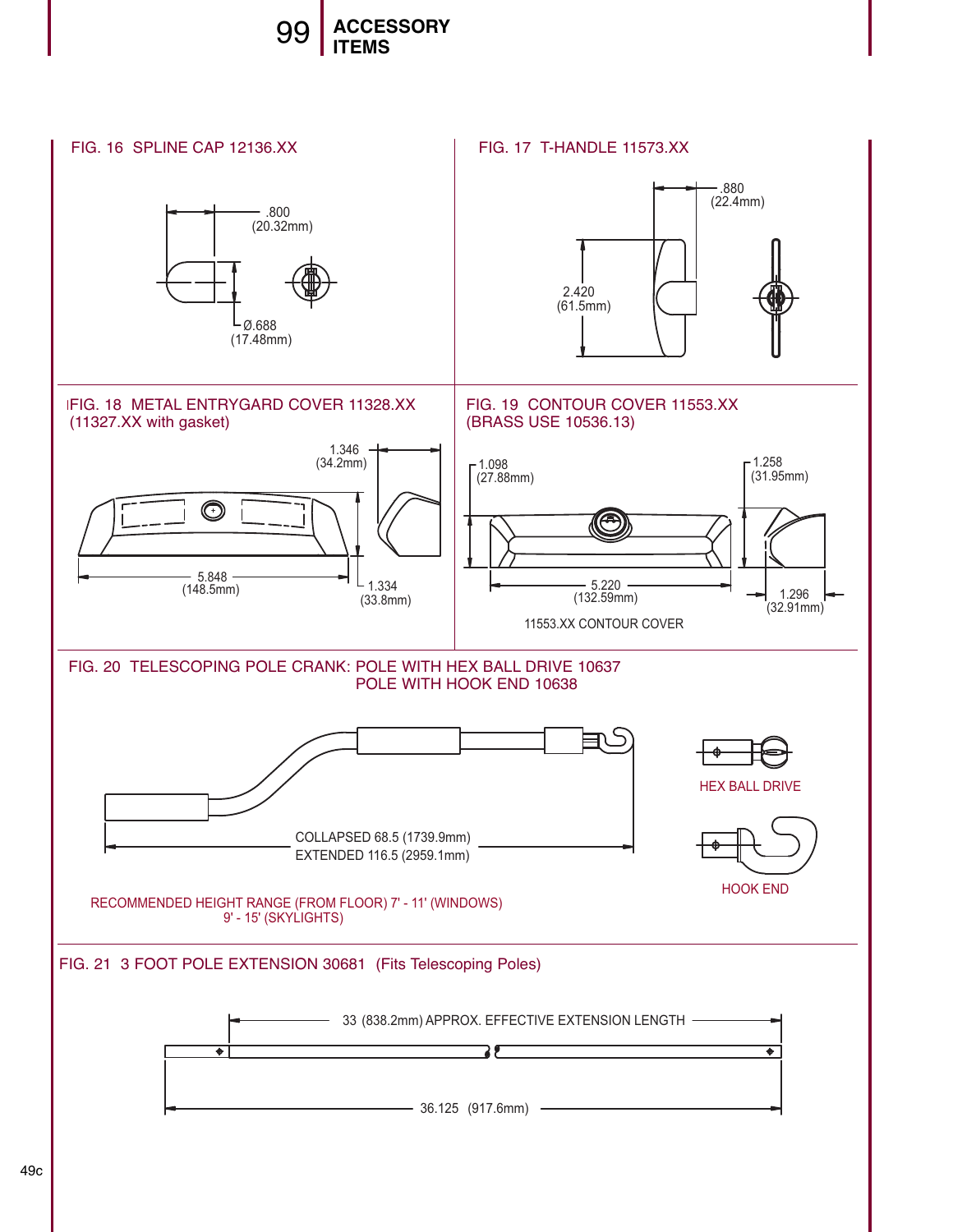